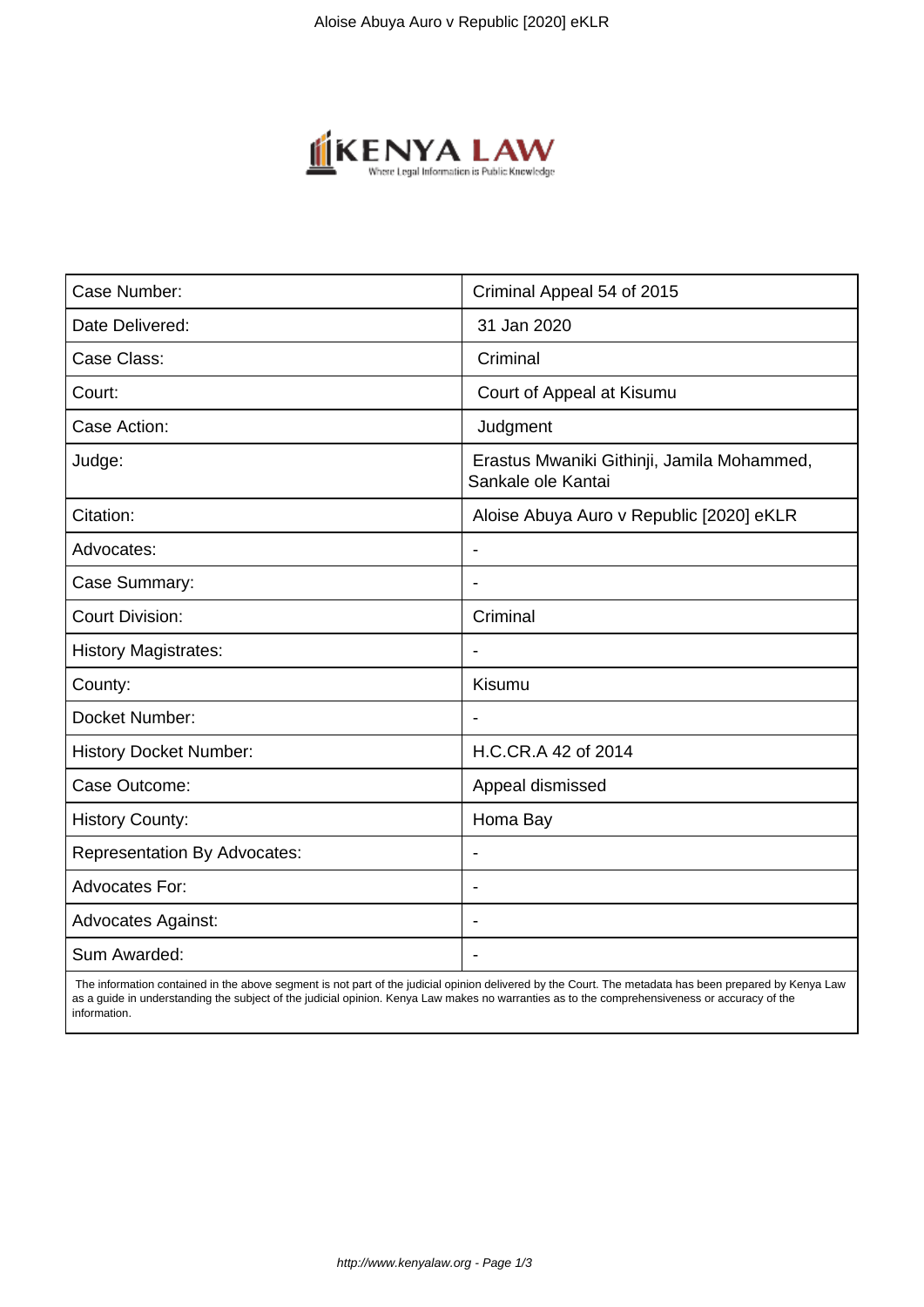## **IN THE COURT OF APPEAL**

## **AT KISUMU**

## **(CORAM: GITHINJI, J. MOHAMMED & KANTAI JJ.A)**

# **CRIMINAL APPEAL NO. 54 OF 2015**

#### **BETWEEN**

**ALOISE ABUYA AURO...............................APPELLANT**

**AND**

**REPUBLIC..........................................................RESPONDENT**

*(An Appeal from the Judgment of the High Court of Kenya at*

*Homabay (S. Majanja, J.) dated 18th December, 2014* **in H.C.CR.A. No. 42 of 2014)**

**\*\*\*\*\*\*\*\*\*\*\*\*\*\*\*\*\*\***

# **JUDGMENT OF THE COURT**

[**1**] This is an appeal against the sentence of ten years imprisonment imposed against the appellant by the trial court and upheld by the first appellate court for the offence of grievous harm.

[**2**] The appellant was charged in the Principal Magistrate's Court at Ndhiwa with two counts namely; count 1- grievous harm contrary to section 234 of the Penal Code and count II - resisting arrest contrary to section 253 (b) of the Penal Code. The charge in the first count stated that on 7th May, 2013, the appellant unlawfully caused grievous harm to **Margaret Muga Okomo**. The appellant pleaded not guilty to the two charges. The prosecution called six witnesses at the trial. The appellant gave sworn evidence and called two witnesses. The prosecution evidence disclosed that on  $7<sup>th</sup>$  May, 2013 at about 9.30 p.m. the appellant went to the complainant's house armed with two spears and stabbed the complainant with a spear on the chest and ran away. The complainant who is an aunt of the appellant was taken to hospital and admitted for three days. The appellant was arrested in his house on  $13<sup>th</sup>$ May, 2013. It was alleged that he resisted arrest. A clinical officer who examined the complainant assessed her age as 60 years. He found that the complainant sustained a penetrating wound on the chest and assessed the injury as grievous harm. The trial magistrate acquitted the appellant of the offence of resisting arrest but convicted the appellant for the offence of causing grievous harm to the complainant and sentenced him to ten years imprisonment.

[**3**] The appellant appealed to the High Court at Migori against the conviction and sentence. However, his appeal was dismissed. As regards sentence, the High Court stated that the act of the appellant was deliberate, unprovoked and fell short of causing death.

[**4**] In this appeal, the appellant states that the sentence was manifestly harsh and excessive and prays that the sentence be reduced.

[**5**] By section 234 of the Penal Code, a person who unlawfully commits the offence of grievous harm is liable to imprisonment for life. By section 361(1) of the Criminal Procedure Code, a second appeal is allowed only on a matter of law. That section prohibits the Court of Appeal from hearing a second appeal on a matter of fact and states that severity of sentence is a matter of fact, or to hear an appeal against sentence except where the sentence has been enhanced by the High Court unless the subordinate court had no jurisdiction to pass the sentence.